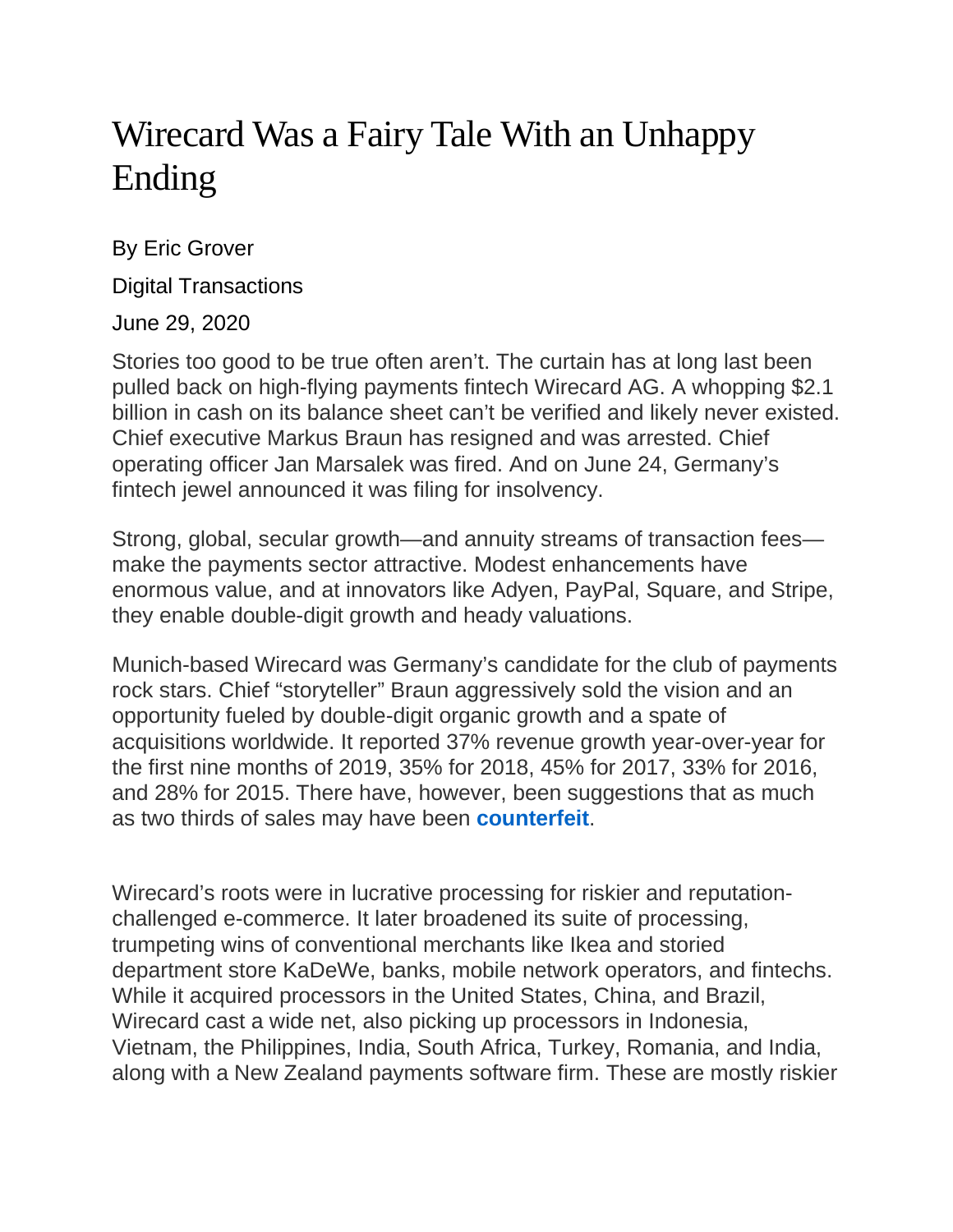but alluring high-growth emerging markets, where more conservative processors feared to tread.

Wirecard's growth story—featuring e-commerce, mobile payments, digital wallets, issuing and issuer processing, and beachheads on six continents proved irresistible for many investors. Some sell-side analysts cheered and didn't probe too deeply.

Dan McCrum of The Financial Times, however, did yeoman's work investigating and reporting irregularities, notwithstanding the company's denials and attempts to intimidate the paper by suing. In 2016, Matthew Earl and Fraser Perring, under the name Zatarra Research & Investigations, accused Wirecard of fraud. The German processor counterpunched, charging Earl with defamation, and employed private investigators to surveil him. Munich prosecutors sought to fine the **[publishers](https://www.reuters.com/article/wirecard-probe/munich-prosecutors-seek-fine-against-publisher-of-zatarra-report-idUSFWN1YF0Q1)** of Zatarra's accusatory report.

Skeptical hedge funds played an invaluable role policing Wirecard. They alleged fraud and shorted the stock. Faced with a torrent of allegations of fraud, the German regulator BaFin, instead of vigorously investigating, circled the wagons around the home team, banning short-selling Wirecard.

There's been a cloud of suspicion over Germany's fintech darling for years. A quote from the movie Ronin captures it. Jean Reno's character Vincent asks Robert DeNiro's character Sam how he knew they would be ambushed by a Parisian gang. Sam replies "When there's doubt, there's no doubt."

Wirecard's story isn't unique. Mozido raised over \$300 million from marquee investors, including Wellington Capital, Julian Robertson, Eric Schmidt's venture fund, and Mastercard, and was once valued at a lofty **\$5.6 [billion](https://www.forbesindia.com/article/cross-border/mozido-the-financial-industrys-theranos/44201/0)**. Charismatic founder Michael Liberty, CEO until 2015, pitched global mobile payments and financial inclusion. Like Wirecard, it acquired a slew of payments companies in emerging markets to boost the story, but the story was too good to be true. Mozido crashed. In 2018, the SEC charged Liberty with a scheme to defraud investors and misappropriate funds. In 2019, **the U.S. [Department](https://www.justice.gov/opa/press-release/file/1135401/download) of Justice charged [Liberty](https://www.justice.gov/opa/press-release/file/1135401/download)** with conspiracy to commit fraud, wire fraud, securities fraud, and money laundering conspiracy.